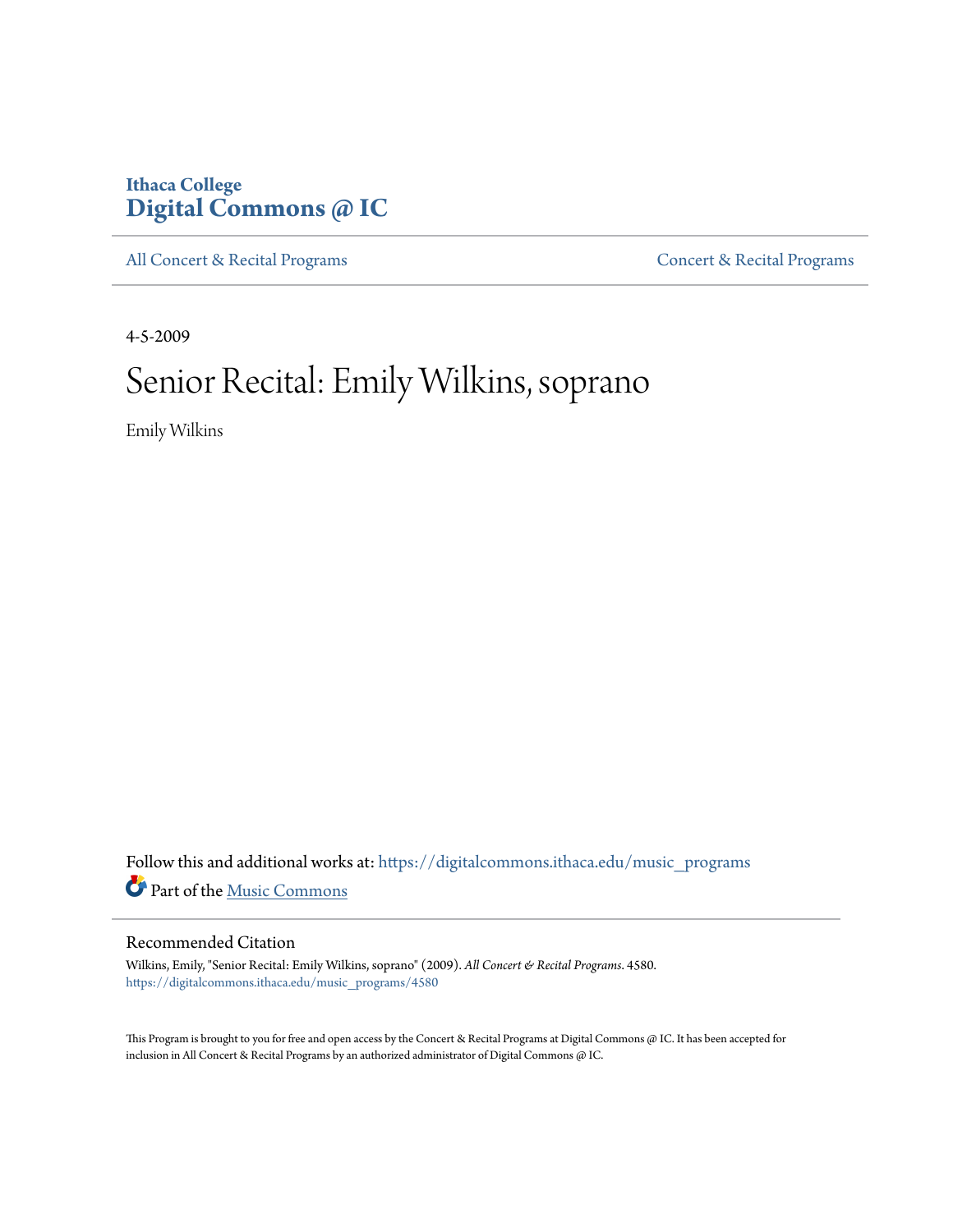# ITHACA COLLEGE SCHOOL OF MUSIC

### SENIOR RECITAL

~a≐

Emily Wilkins, soprano Jon Riss, piano

Assisted by: Skip Wilkins, piano Tyrone Fredericks, Jr., saxophone

> Ford Hall Sunday, April 5, 2009 1:00 p.m.